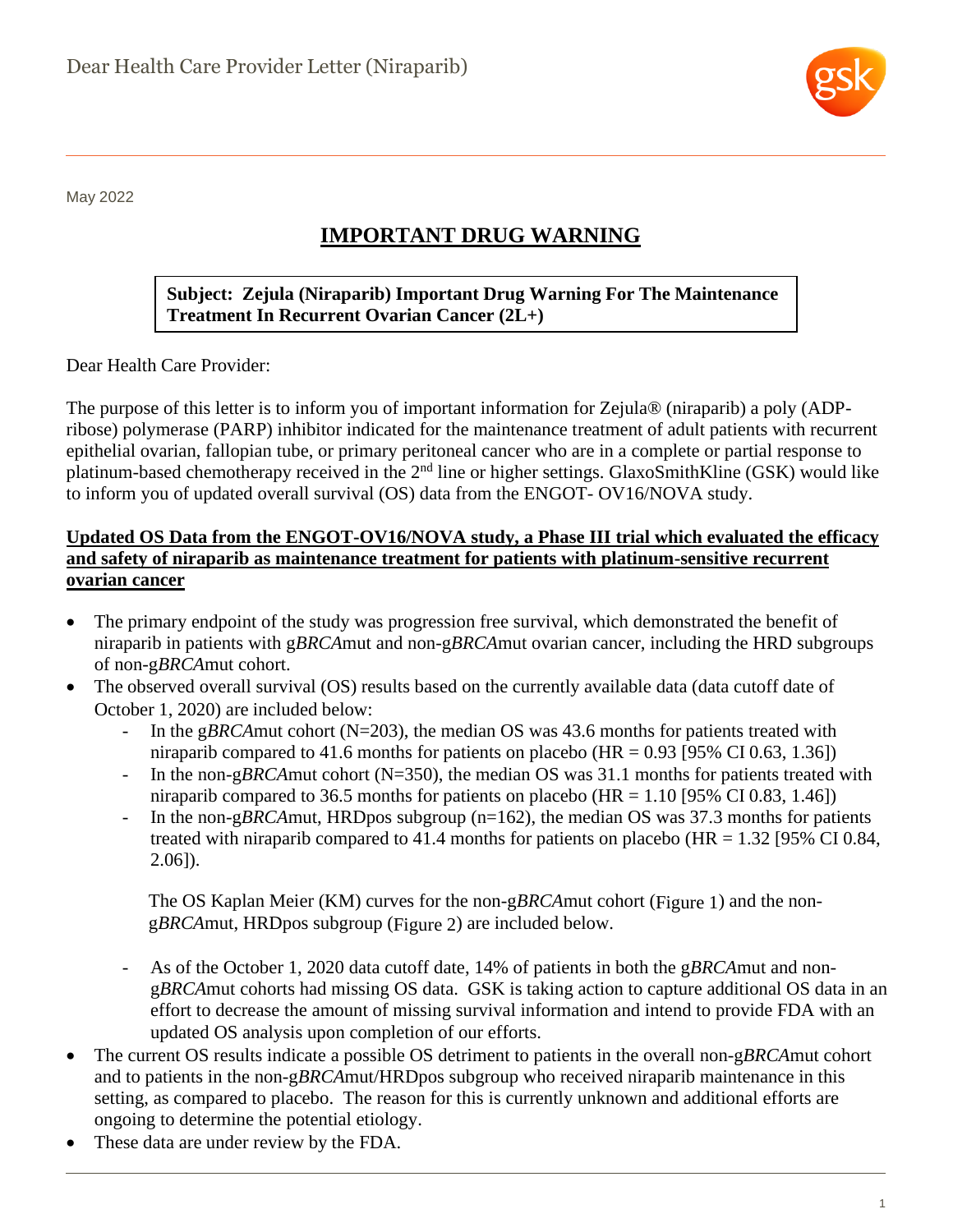



<span id="page-1-0"></span>**Figure 1: OS Kaplan Meier curve for the non-g***BRCA***mut cohort**

<span id="page-1-1"></span>**Figure 2: OS Kaplan Meier curve for the non-g***BRCA***mut HRD positive subgroup**